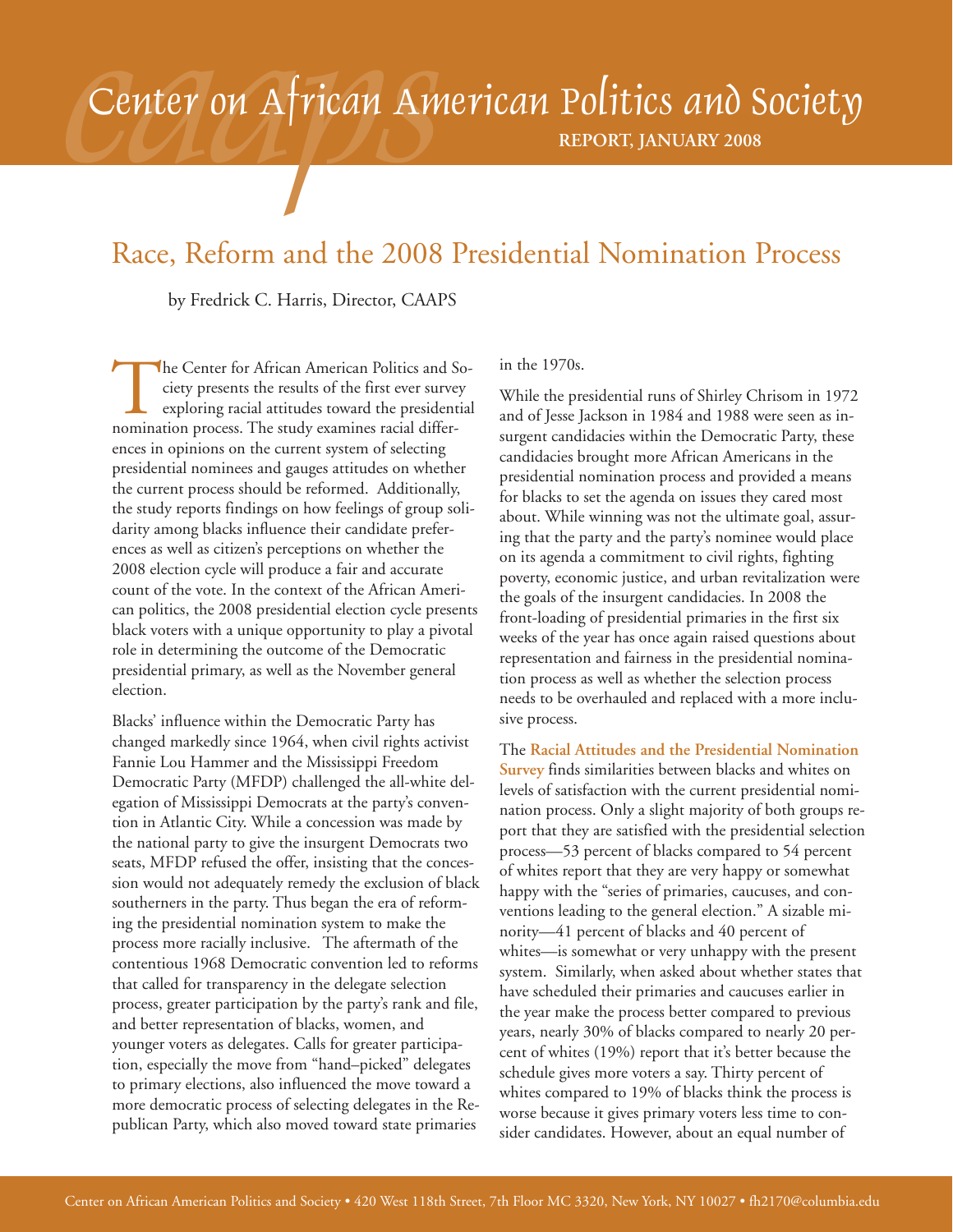blacks and whites—46% and 47% respectively—report that moving the process forward than earlier years has not made a difference in the process.

# **Different Evaluations on Candidate Values and the Process**

While an equal percentage of blacks and whites generally support reforming the present system, their views diverge when asked what factors are important to producing their party's nominees. When asked is it "very important" that the system that the two parties use to select a president produces a candidate that is capable of winning an election, gives minorities a voice in the process, is ideologically pure, makes people feel good to be a member of their party, or recognizes the need for regional and ideological diversity on the ticket, blacks and whites have different perceptions.

Electabilty is a value deemed important by both blacks and whites, with blacks placing greater emphasis on the system producing a candidate who can win the general election. About three quarters of blacks (76%) compared to 65% of whites think that producing a winning candidate is very important. However, the starkest difference in responses is the importance placed on giving minorities a voice in the nomination process—about three quarters of blacks (76%) view this value as very important to producing a presidential candidate compared to 56% of whites, a difference of 20 percentage points.

We also see large differences in the importance given to producing a candidate that is "ideologically pure and won't compromise on issues." While less than half of whites (42%) think that this value is very important,

### **Table 1. Candidate Values and the Nomination Process**

% saying very important that the process produces a candidate that...

|                                             | <b>Black</b> | White | All  |
|---------------------------------------------|--------------|-------|------|
| Is Electable                                | 76           | 65    | 66   |
| <b>Cives Minorities a Voice</b>             | 76           | 56    | 58   |
| Won't Compromise                            | 60           | 42    | 45   |
| Makes Proud to be Party<br>l Member         | 62           | 46    | 48   |
| Supports Regional Diversity on<br>Ticket    | 61           | 42    | 45   |
| Supports Ideological Diversity<br>on Ticket | 63           | 40    | 45   |
| Number of Respondents                       | 502          | 1028  | 1420 |

60% of blacks surveyed think that having candidates that are ideologically pure is "very important." For blacks views on ideologically purity have a partisan cast—61% of blacks identify as Democrats in the survey. (Only 6% of blacks reported being a Republican and 24% declared themselves independents). Thus, blacks' preference for ideologically pure nominees is viewed mostly from their perspective as Democrats rather than Republicans. By a difference of 16 percentage points, blacks are also considerably more likely to think that it is very important that the system produces a candidate that makes them proud to be a member of their political party (62% of blacks compared to 46% of whites).

Diversity as a value in the process is reflected in the emphasis blacks place on what type of candidates should represent the party's ticket. Regarding regional diversity on the ticket, 61% of blacks compared to 42 % of whites believe that a balanced regional ticket is very important. And although blacks are more likely to prefer their party's nominee to be ideologically pure, they are more likely than whites to embrace ideological diversity on the party's ticket. Sixty-three percent of blacks report that it is very important that the process produces a candidate that recognizes the need for ideological diversity compared to 40 percent of whites.

### **Alternative Systems for Nominating the President**

One of the largest racial differences in opinion is whether the tradition of New Hampshire holding the first presidential primary should remain. When asked, "do you think that the tradition of New Hampshire having the first primary should continue, or do you think it is time to change the tradition and allow other states to hold primary elections first before New Hampshire," nearly 60% of blacks think that the tradition should be eliminated compared to 44% of whites. Only about a quarter of blacks support New Hampshire remaining first (24%) compared to 37% of whites.

Although blacks and whites disagree about whether the New Hampshire primaries should remain first, both groups generally support alternative systems for selecting presidential nominees. A nearly equal percentage of blacks and whites believe that presidential candidates be chosen by voters in a single nationwide primary election. Sixty percent of blacks compared to 62% of whites strongly favor or favor a national primary while 32% of blacks and 30 percent of whites oppose or strongly oppose a national primary to select candidates.

There is relatively less support from both groups for re-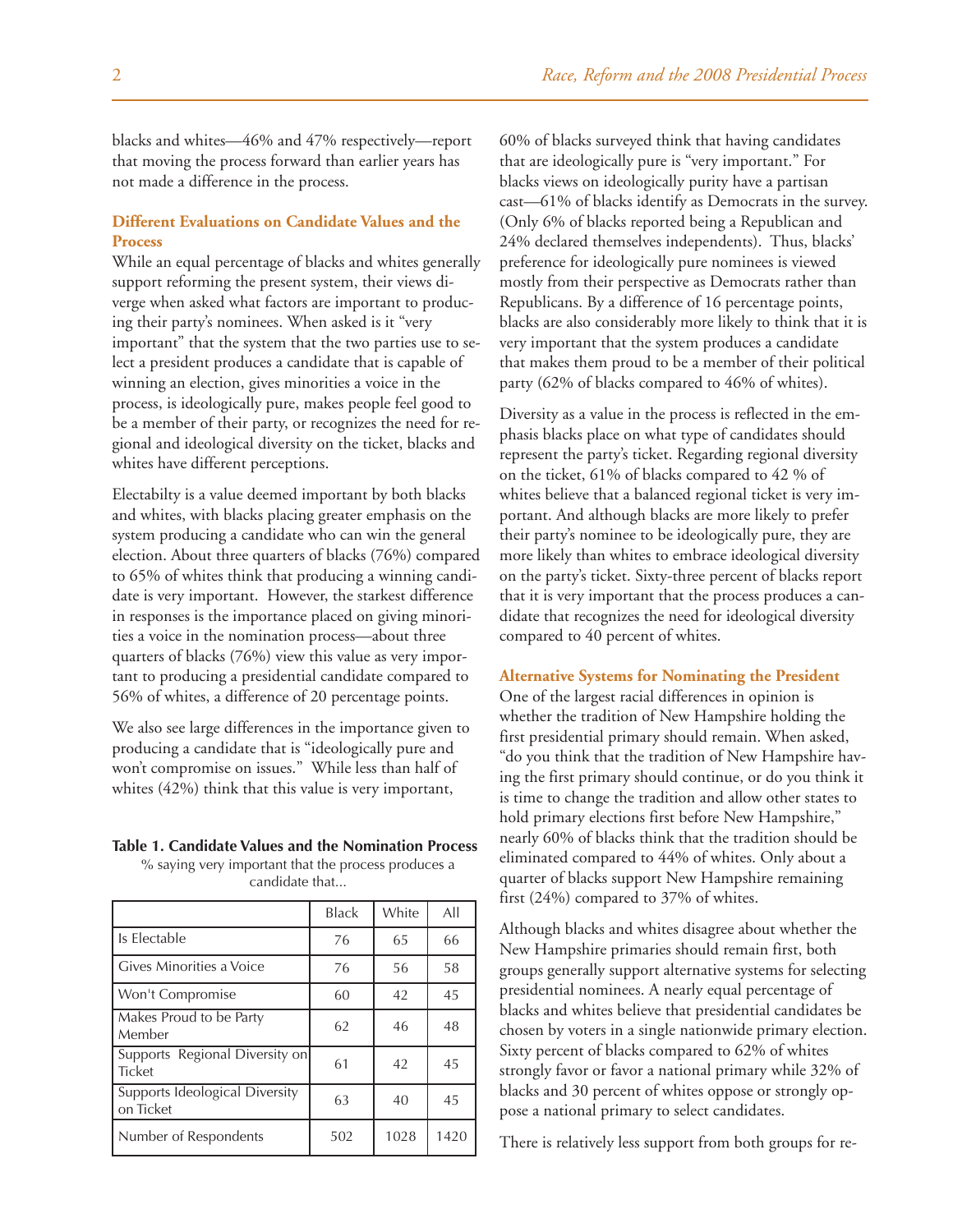

gional primaries and for staggering primaries from the smallest to largest states. When asked if it would be better or worse if individual regional primaries were held during different weeks during the presidential year, slightly more blacks (46%) than whites (41%) think regional primaries would be very good or good. Forty-six percent of blacks and nearly half of whites (49%) think it would be a poor or very poor idea. When offered the idea of a system based on the size of a state's populations, differences between blacks and whites emerge. The new system would work as follows: "The smallest states would begin holding their primaries February, the small states would begin in March, medium sized states could begin in April and the biggest states would begin in May." Fifty-four percent of blacks think it would be better compared to the present system compared to 45% of whites.

### **Candidate Preferences and Black Solidarity**

At the time of the survey, black Democrats were evenly divided in their support for Senator Hillary Clinton and Senator Barack Obama. Thirty-seven percent support Senator Clinton while 38% percent support Senator Obama. About 2 percent support former Senator John Edwards. For white Democrats, 36% support Senator Clinton, 20% support Senator Obama, and 13% of white Democrats support Edwards. Twenty percent were undecided.

How feelings of black solidarity affect the voter preferences of African Americans in the primary contests remain to be seen. Results from the study indicates that most blacks see group politics as a problem in American politics and are divided on whether all blacks should stand together when it comes to politics. When black respondents were asked whether they agree or disagree with whether "the trouble with politics in the U.S. is that it is always based on what group you are a member of," 72 percent agreed or strongly agreed while 16 percent disagreed or strongly disagreed. However, a little more than half of blacks (55%) reported that they agreed or strongly agreed that when it comes to politics all black people should stand together. A third of blacks (34%) either disagreed or strongly disagreed.

It is also less clear how a strong sense of shared fate with other blacks translate into voter preferences, especially as it relates to support for black candidates. When asked if they agreed with whether "what happens to black people has a lot to do with what happens to me," 52 percent of blacks agreed or strongly agreed with the statement while 34 percent disagreed or strongly disagreed. However, the belief in standing together in politics or having a strong sense of shared fate with other blacks does not necessarily translate into unfettered support for black candidates. In the survey a large majority of blacks—84 percent—reject the idea that blacks should always vote for a black candidate when possible; only 7 percent of blacks support this idea.



Therefore we see that Black Democrats who prefer Senator Clinton and Senator Obama exhibit the same level of black solidarity. Indeed, when estimating the percentage of black Democrats who express a preference for the two leading Democrats and exhibit a high degree of black solidarity, there is virtually no difference in support given to the two candidates. Of black Democrats who support Senator Clinton, 63 percent agree or strongly agree that black people should stand together in politics; for Senator Obama 60 percent agree or strongly agree that black people should stand together.

And when estimating candidate preferences based on feelings of shared fate with other blacks, the estimates are also virtually the same. Fifty-seven present of black